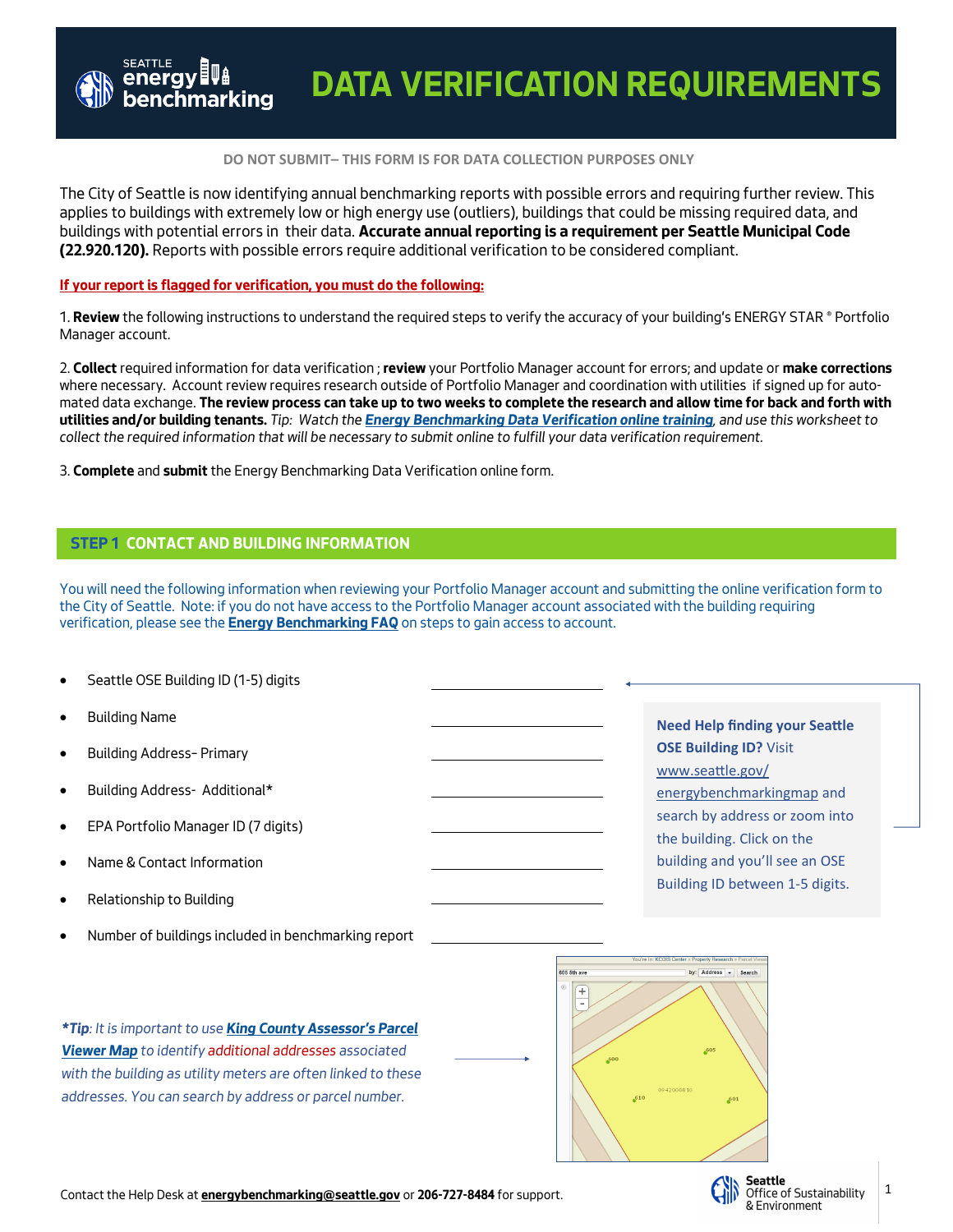# **STEP 2 VERIFY GROSS FLOOR AREA AND PARKING ACCURACY**

*The next step in the verification process requires review of your building's Portfolio Manager account to verify the accuracy of the reported building and parking gross floor area. A majority of buildings that are flagged for verification have square footage or parking errors which generates incorrect energy metrics such as ENERGY STAR score or EUI.* 

*Below are helpful tips and resources for verifying building and parking square footage. Please note: you are required to look at multiple resources to ensure the square footage is correct.* 

- *Review building documentation (leases, building plans, BOMA SF analysis) to calculate overall parking and building gross floor area (GFA)\*.*
- *Find your building on [King County Assessor Records](http://blue.kingcounty.com/Assessor/eRealProperty/default.aspx) and check property data for gross square footage . Note: this is not "net" square footage).*



*Tip: The gross floor area is the total property square footage, as measured between the exterior walls of the building(s). This includes all finished areas inside the building(s) including supporting areas and basement space. GFA is not the same as rentable space.*

*The online verification form requires answers to the following questions. You can use the space below to take notes. Note: if you find discrepancies you will be required to update the Portfolio Manager account.* **[Instructions how to correct GFA here.](https://energystar-mesa.force.com/PortfolioManager/s/article/My-building-was-re-measured-How-do-I-update-the-GFA-1600088531650)**

# **BUILDING GROSS FLOOR AREA (GFA)**

*Please list the building GFA in King County (not including parking):* 

*Please list the building GFA from additional building documentation, if any:*

*Please list the building GFA in Portfolio Manager:*

*Did you make any changes to GFA in Portfolio Manager?* 

# **PARKING AREA**

*Confirm parking area is accurately reported. Tip: The most common error is including parking SF in overall building GFA. If parking is jointly metered it does have to be included, but as a separate space use. See Portfolio Manager's* **"[How do I enter parking?](https://energystar-mesa.force.com/PortfolioManager/s/article/How-do-I-enter-parking-1600088538046)"** *or watch the* **[Property Data Collection video](https://www.youtube.com/watch?v=mf5z1ADa-nU)** *for more information on how to enter parking square footage correctly.* 

*Please list the parking GFA in King County:*

*Please list the parking GFA from additional building documentation, if any:* 

*Please list the parking GFA in Portfolio Manager:* 

*Did you make any changes to the parking GFA in Portfolio Manager?* 



2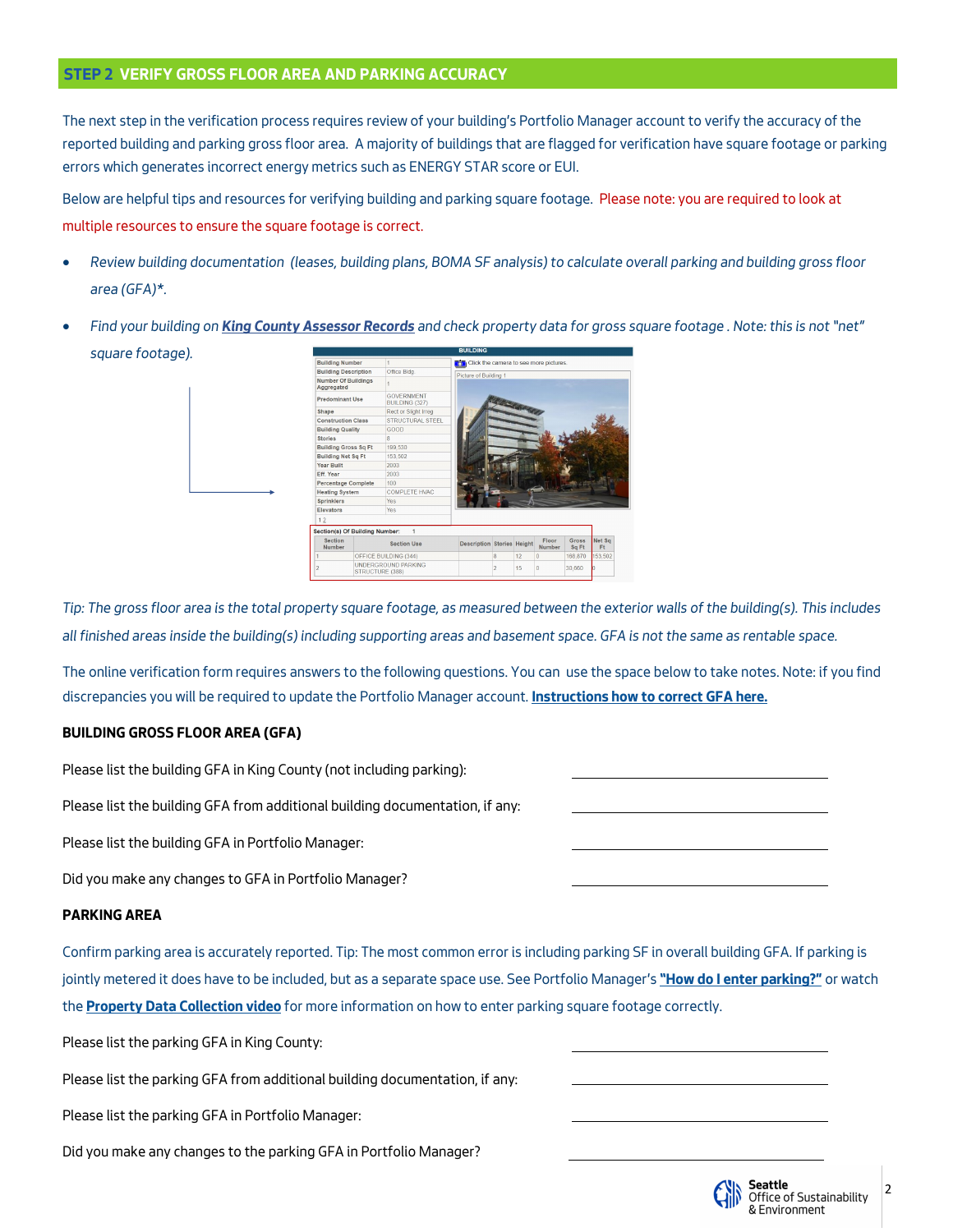## **STEP 3 VERIFY THAT ALL PROPERTY USE TYPES AND PROPERTY USE DETAILS ARE CORRECTLY BENCHMARKED**

*The next step in the verification process requires you to collect information on all use types of your building (i.e. office, retail, restaurant, bank, school, etc). Incorrect or missing space uses is a common error in energy benchmarking and can result in incorrect energy metrics.* 

*The online verification form requires answers to the following questions. You can use the space below to take notes. Note: this research should be done outside of Portfolio Manager, and utilize different resources, such as building management or King County Assessor Records data.* 

*Tip: View the* **City of Seattle– [Data Collection Property Use Data](https://www.youtube.com/watch?v=mf5z1ADa-nU)** *video for guidance on how to collect data for property use types* 

*Tip: View the* **[Portfolio Manager Data Collection Worksheet](https://www.energystar.gov/buildings/tools-and-resources/portfolio_manager_data_collection_worksheet)** *for guidance on property types and data collection.* 

*If your building only has one space use, you will just use the primary space use fields*

| Primary Space Use Type:                       |  |
|-----------------------------------------------|--|
| Primary Space Use GFA:                        |  |
| Secondary Space Use Type:                     |  |
| Secondary Space Use GFA:                      |  |
| Additional Space Use Type:                    |  |
| Additional Space Use Type GFA:                |  |
| Additional Space Use Type:                    |  |
| Additional Space Use Type GFA:                |  |
| Does your building have vacant space? Yes/No: |  |

**Once you have gathered data on building space use types, you will review the Portfolio Manager account to verify that all property types and use details are correctly entered and up to date.** 

*Tip: Review Portfolio Manager guidance on* **[use types](https://www.energystar.gov/buildings/facility-owners-and-managers/existing-buildings/use-portfolio-manager/identify-your-property-type)** *and '***[When to Enter a Separate Property Use](https://energystar-mesa.force.com/PortfolioManager/s/topic/0TOt00000008fK7GAI/property-uses)***'.* 

*Tip: Secondary space uses are required to be entered if the total of that aggregated use type is greater than 5,000 SF (i.e. if you have three retail tenants that are 2,000 SF each, you would create one retail space use and enter 6,000 SF).* 

# **\*\*Please note, the City of Seattle requires the following to be entered regardless of size:**

- *Data Centers*
- *Laboratories*
- *Restaurants, including full service and fast food*

Tip: See EPA guidance on **[How to Enter Data Centers in Portfolio Manager](https://energystar-mesa.force.com/PortfolioManager/s/topic/0TOt00000008fKBGAY/data-center)**. If the data center is not independently metered, you will *be required to set-up the data center space use in Portfolio Manager to allow for energy estimates.* 

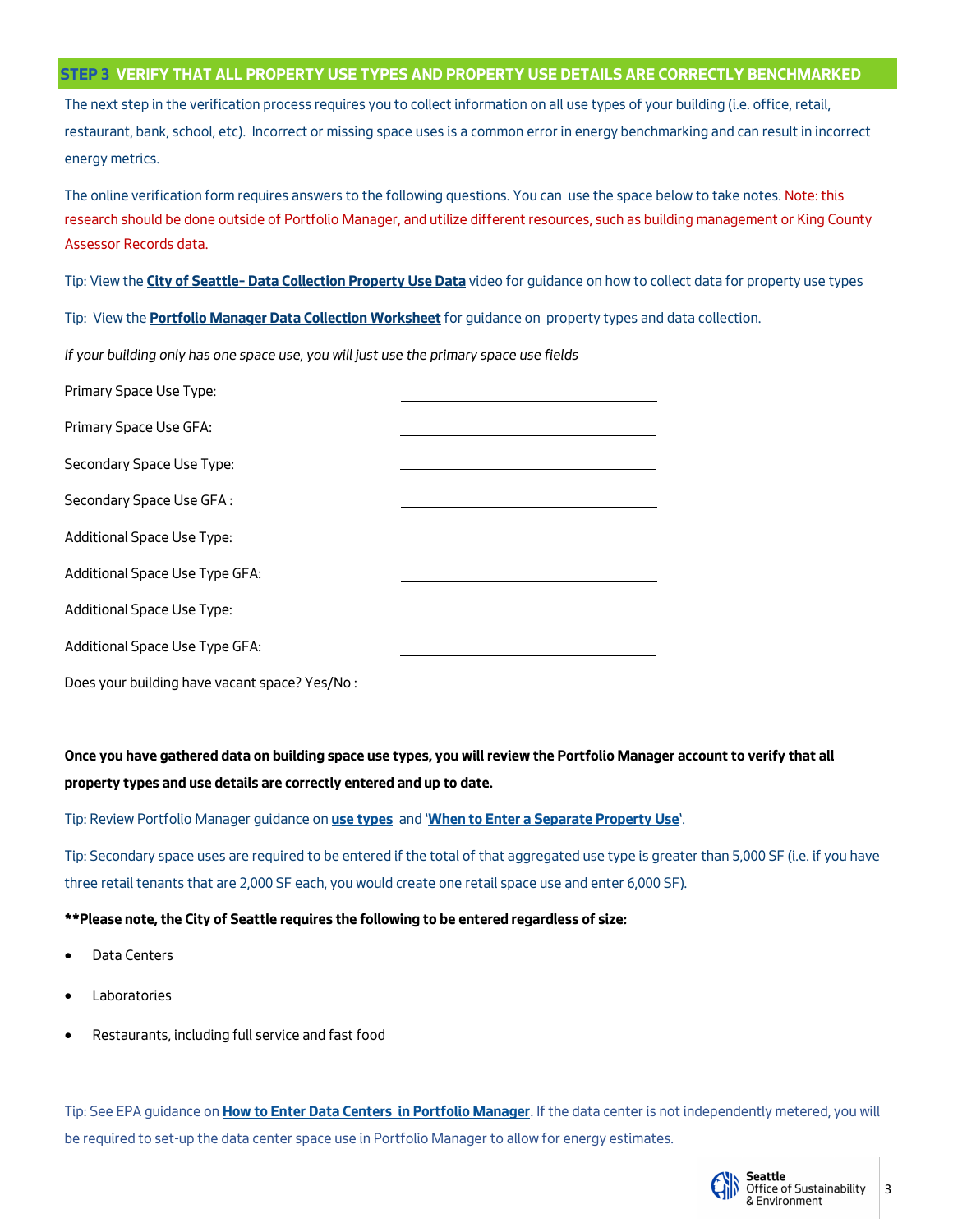*The online verification form requires answers to the following questions. You can use the space below to take notes.* 

*Does the Portfolio Manager property accurately reflect the buildings use types?* 

*Did you make changes to any property uses (add/remove/update type/update size)?* 

*If yes, please describe:* 

*Did you make any adjustments for vacancy?* 

*Note: Vacant space that accounts for 10% or more of the buildings GFA must be entered as a separate space only for Office, Medical Office, Banks, Courthouses, and Financial Centers. [See EPA guidance on how to enter vacant space](https://energystar-mesa.force.com/PortfolioManager/s/topic/0TOt00000008fK8GAI/vacancyoccupancy).*

*Does the building have default data or temporary values in the space use details?* 

*Note: Default Data or temporary values are not permitted as it created inaccurate energy metrics. [See guidance on how to correct](http://www.seattle.gov/Documents/Departments/OSE/Benchmark/Default%20Data%20Guide.pdf)  [default data or temporary values.](http://www.seattle.gov/Documents/Departments/OSE/Benchmark/Default%20Data%20Guide.pdf)* 

# **STEP 4 VERIFY ENERGY SOURCES AND METERS NOTE- THIS IS A MULTIPLE-STEP PROCESS**

**The next step in the verification process requires you to collect information on all fuel sources used in your building, and verify all fuels and meters are included in Portfolio Manager account and entered correctly.** 

*First, identify* **ALL** *energy sources used in this building. This* **must include** *energy used in common and tenant spaces throughout the building for heating, cooling, hot water, cooking and electricity.* 

*Tip: In Seattle, every building has electricity through Seattle City Light. Additionally, many but not all buildings have natural gas. One good indicator that your building has gas service is if there is a restaurant or other ground floor uses present. A significant portion of multifamily*  buildings also have gas service for fireplaces, cooking, or heating. Additional research can be done through leasing advertisements or looking up *building's heating source on King County Assessor.* 

*The online verification form requires answers to the following questions. You can use the space below to take notes.* 

*Please check all that apply:* 

| Electric:         |              |
|-------------------|--------------|
| Gas:              |              |
| Steam:            |              |
| Fuel Oil:         |              |
| On-Site Solar PV: | $\mathbf{I}$ |
| Other-Specify:    |              |

**Once you have verified all fuel sources serving the building, the next step in the verification process is to obtain a comprehensive list of all utility meters serving the building.** 

*Tip: This can be done by a building walkthrough to take inventory of all utility meters; referencing utility bills; or contacting tenants for meter numbers, addresses served, and utility providers. If the building has natural gas, you can also [create a MyData account with PSE](https://mydata.pse.com/) (or use existing) and submit all building addresses for a comprehensive meter list.* 

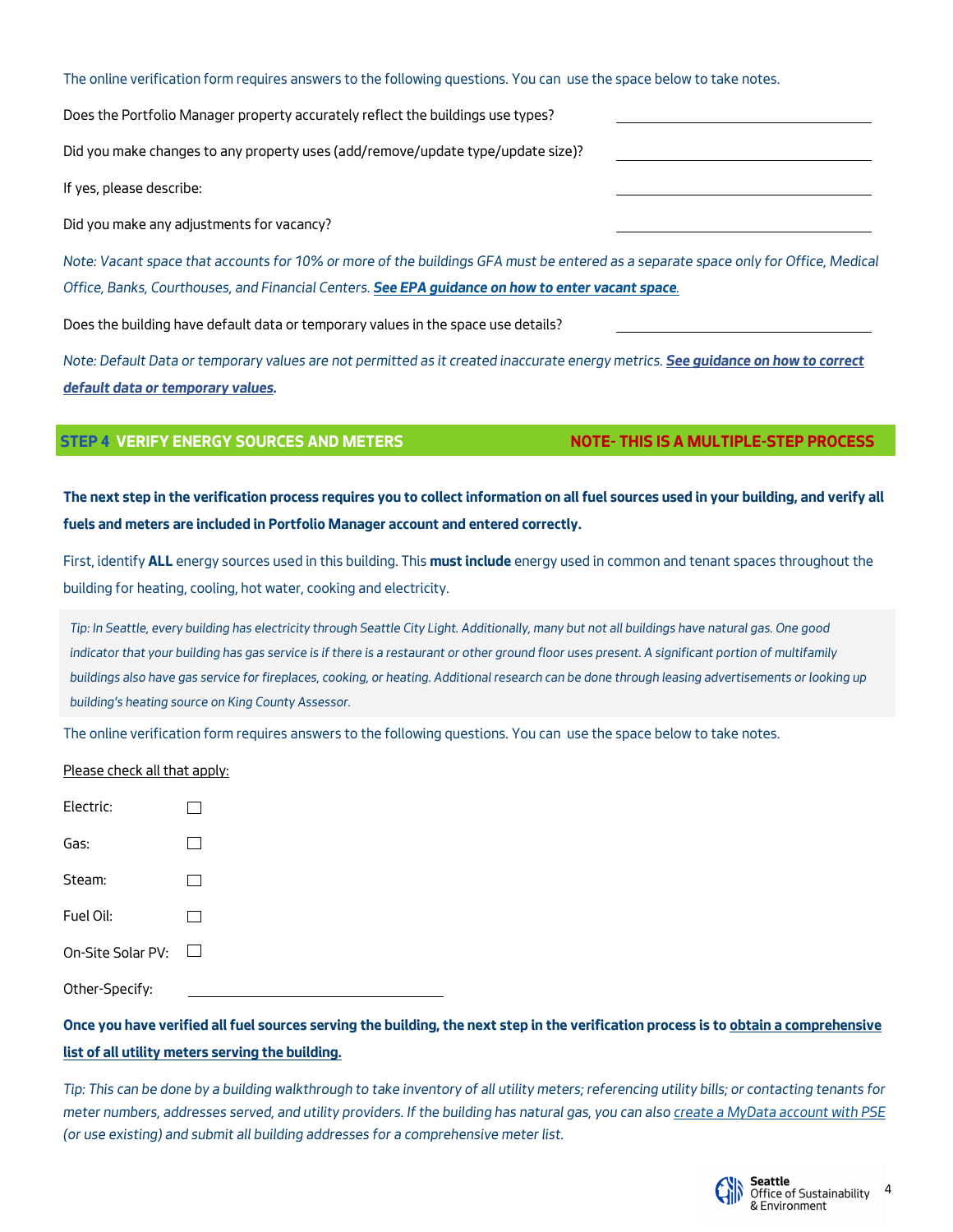*The online verification form requires answers to the following questions. You can use the space below to take notes.* 

*Please describe how you obtained meter lists:* 

*How many meters serve the building? (Clarify electric, gas, steam, etc)*

**Once you have obtained a comprehensive meter list, the next step in the verification process is to confirm the meter list aligns with the energy meters currently reported in Portfolio Manager.** 

*Note: Benchmarking reports must include common area and tenant meters for heating and cooling, hot water, cooking and electricity that is billed by Seattle City Light, Puget Sound Energy, and/or CenTrio( Enwave/Seattle Steam), as well as any delivered fuels like heating oil.* 

### *Please check all that apply:*

| I manually enter the building's energy data into Portfolio Manager:      |  |
|--------------------------------------------------------------------------|--|
| I am enrolled in utility automated data exchange:                        |  |
| I use a combination of manual entry and utility automated data exchange: |  |

**Note: If you enter energy data manually, you must verify all bills entered into Portfolio Manager are representative of all the building's meters. If the building is enrolled in utility data exchange and has an "aggregate" or "virtual" meter from Seattle City Light (SCL) or Puget Sound Energy (PSE), you must coordinate directly with the utilities to retrieve meter lists you can cross reference with the meter lists you obtained in the previous step.** *For example, if you are a 30-unit multifamily building and tenants are individually metered, you should verify the utilities are providing a minimum of 30 tenant meters plus common area meters.* 

**See below for information on how to obtain a list of meters if you have a "virtual" or "aggregate" meter to verify all consumption is accounted for.**

Tip-Obtaining "Aggregate" or "Virtual" Meter Lists to Verify Puget Sound Energy (PSE) "Aggregate" Meter List (for buildings *with gas): Login to PSE'[s MyData](https://mydata.pse.com/) website and check that meters listed are for all the addresses at the building and that no meters are missing. Email [mydata@pse.com](mailto:mydata@pse.com) for help.*

*Tip– Obtaining Seattle City Light (SCL) "Virtual" Meter Lists: Find the name of the SCL "virtual" meter on the Portfolio Manager Energy tab. Email this meter name, the Portfolio Manager username, and the Portfolio Manager Property ID to [scl\\_portfolio\\_ manager@seattle.gov](mailto:scl_portfolio_%20manager@seattle.gov) and ask for the "list of meters associated with the virtual meter name and a copy of the "Automated Benchmarking Consumption Request " form." Confirm the meters on the list SCL sends are for all addresses at the building and that no meters are missing. You must upload a copy of SCL's meter list when submitting data online so please retain a copy.* 

# **SCL Virtual Meter Name– Example**Export Data by Calendar Month



### **SCL Aggregated Meter List –Example**

| ⊿                     | A                                 | В            | c                    | D                        | Е                                                | F | G | н |  |
|-----------------------|-----------------------------------|--------------|----------------------|--------------------------|--------------------------------------------------|---|---|---|--|
|                       | Filtered by Premise ID 3744506912 |              |                      | <b>SAMPLE METER LIST</b> |                                                  |   |   |   |  |
| $\overline{2}$        |                                   |              |                      |                          |                                                  |   |   |   |  |
| 3                     | Premise                           | <b>Meter</b> | <b>Status</b>        | <b>Service Address</b>   |                                                  |   |   |   |  |
| $\boldsymbol{\Delta}$ | 40153643                          |              | 446055 ACTIVE        |                          | 1234 5TH AVE NE APT 101, SEATTLE, WA, 98105-6454 |   |   |   |  |
| 5                     | $7.1E + 08$                       |              | <b>446022 ACTIVE</b> |                          | 1234 5TH AVE NE APT 102, SEATTLE, WA, 98105-6454 |   |   |   |  |
| 6                     | 8.01E+08                          |              | <b>445991 ACTIVE</b> |                          | 1234 5TH AVE NE APT 103, SEATTLE, WA, 98105-6454 |   |   |   |  |
| 7                     | 1.39E+09                          |              | <b>446058 ACTIVE</b> |                          | 1234 5TH AVE NE APT 104, SEATTLE, WA, 98105-6454 |   |   |   |  |
| 8                     | 2.92E+09                          |              | <b>446015 ACTIVE</b> |                          | 1234 5TH AVE NE APT 105, SEATTLE, WA, 98105-6454 |   |   |   |  |
| 9                     |                                   |              |                      |                          |                                                  |   |   |   |  |



5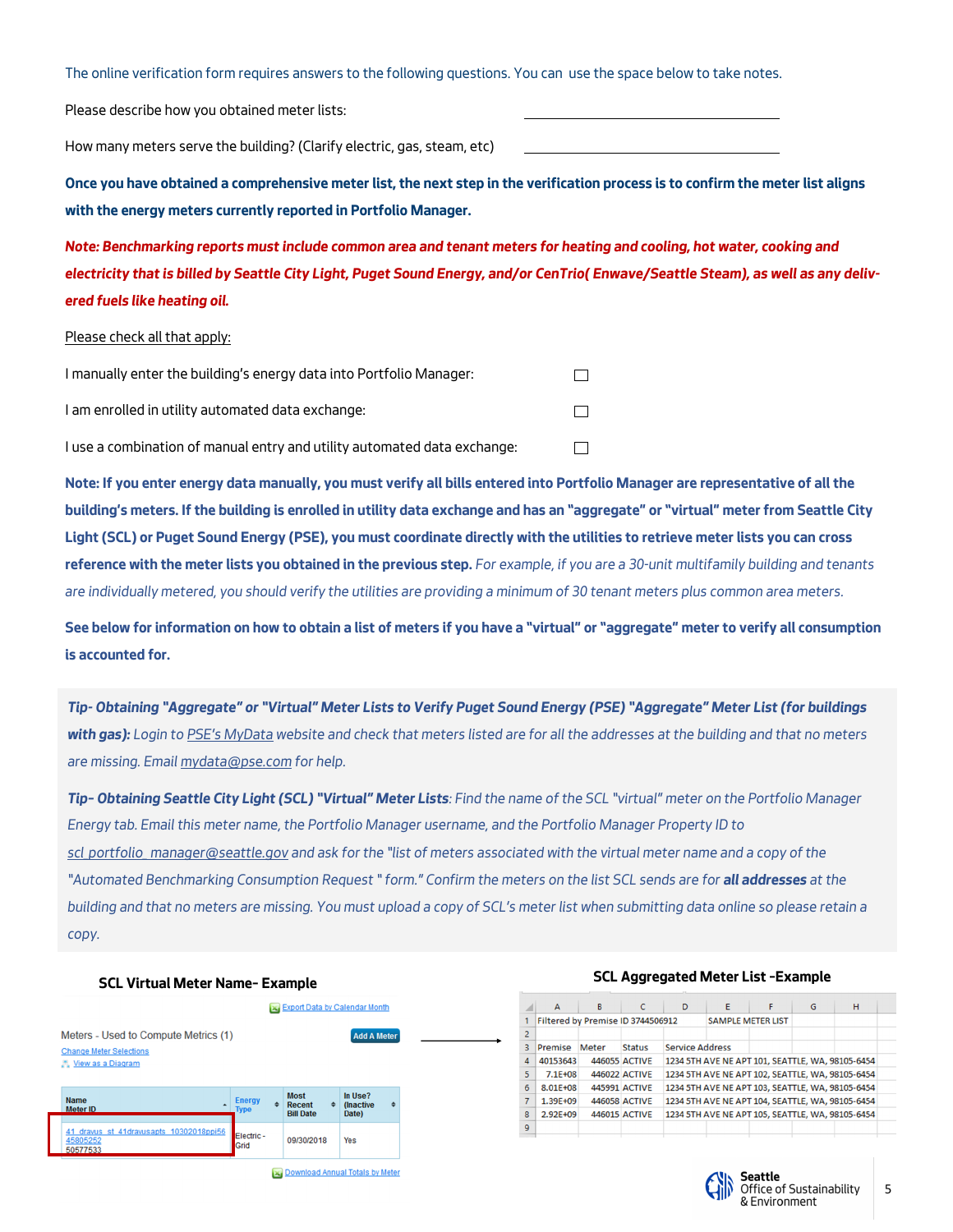*The online verification form requires answers to the following questions. You can use the space below to take notes.* 

*Please list the date you requested meter list from Utilities, if multiple utilities please specify.* 

*Did you identify fuels not reported in Portfolio Manager? Yes/No* 

*If you've identified fuels not reported in Portfolio Manager, then use our [How to Guide](http://www.seattle.gov/Documents/Departments/OSE/Benchmark/EBR%20How%20to%20Guide%202019.pdf) (Step 3) to find out how to set up a new fuel.* 

*Did you identify meters missing from aggregated meter lists in Portfolio Manager? Yes/No* 

*If you've identified meters not reported in Portfolio Manager or meters that should be removed, please see below for instructions to update virtual meter lists if you have automated benchmarking. If you're not using automated benchmarking, you must manually add missing meters to Portfolio Manager).* 

# **For Seattle City Light (electric):**

*Fill out the [SCL Consumption Request Form](http://www.seattle.gov/light/accounts/energyusage/) again but this time, select the "Add/Remove Meters" option. Indicate in the notes section which address(es)/meter(s) you wish to add/delete from the aggregated meter list. Send the SCL Consumption form back to [scl\\_portfolio\\_ manager@seattle.](mailto:http://www.seattle.gov/light/accounts/energyusage/) Once you receive confirmation from SCL that meters have been added/deleted from the calculation, you will need to once again [set up a new SCL meter](http://www.seattle.gov/Documents/Departments/OSE/Benchmark/EBR%20How%20to%20Guide%202019.pdf) to see the retroactive change in the historical consumption data. Remember to remove your old SCL meter from the Energy tab and give Read Only access to "City of Seattle Annual Reporting" for your new SCL meter.* 

# *For Puget Sound Energy (natural gas):*

*Email PSE at [MyData@pse.com](mailto:MyData@pse.com) and request address(es)/meter(s) to be added/deleted from your aggregated PSE MyData Meter. PSE will make necessary updates in their system to make changes in your existing MyData meter, so you will not need to set up a new meter in Portfolio Manager account. The only thing to keep in mind is if you are removing unwanted meters, you might be asked to collect PSE Data Release Forms from account holders depending on how many accounts are now associated with the property. NOTE: [PSE Data Release Forms](http://www.seattle.gov/Documents/Departments/Environment/ClimateChange/2014PSECustomerDataReleaseForm.pdf) are required if there are less than 5 PSE account holders from the property.*

*The online verification form requires answers to the following questions. You can use the space below to take notes.* 

*Did you make any changes to energy meters in Portfolio Manager? Yes/No* 

*If yes, please describe:* 

**The final step in verifying energy sources and meters is to confirm all meters in Portfolio Manager are shared correctly with the City of Seattle and reported in the energy metrics.** 



*Tip: See the [How to Guide](http://www.seattle.gov/Documents/Departments/OSE/Benchmark/EBR%20How%20to%20Guide%202019.pdf) - Step 6 for information on how to share meters with the City of Seattle.*